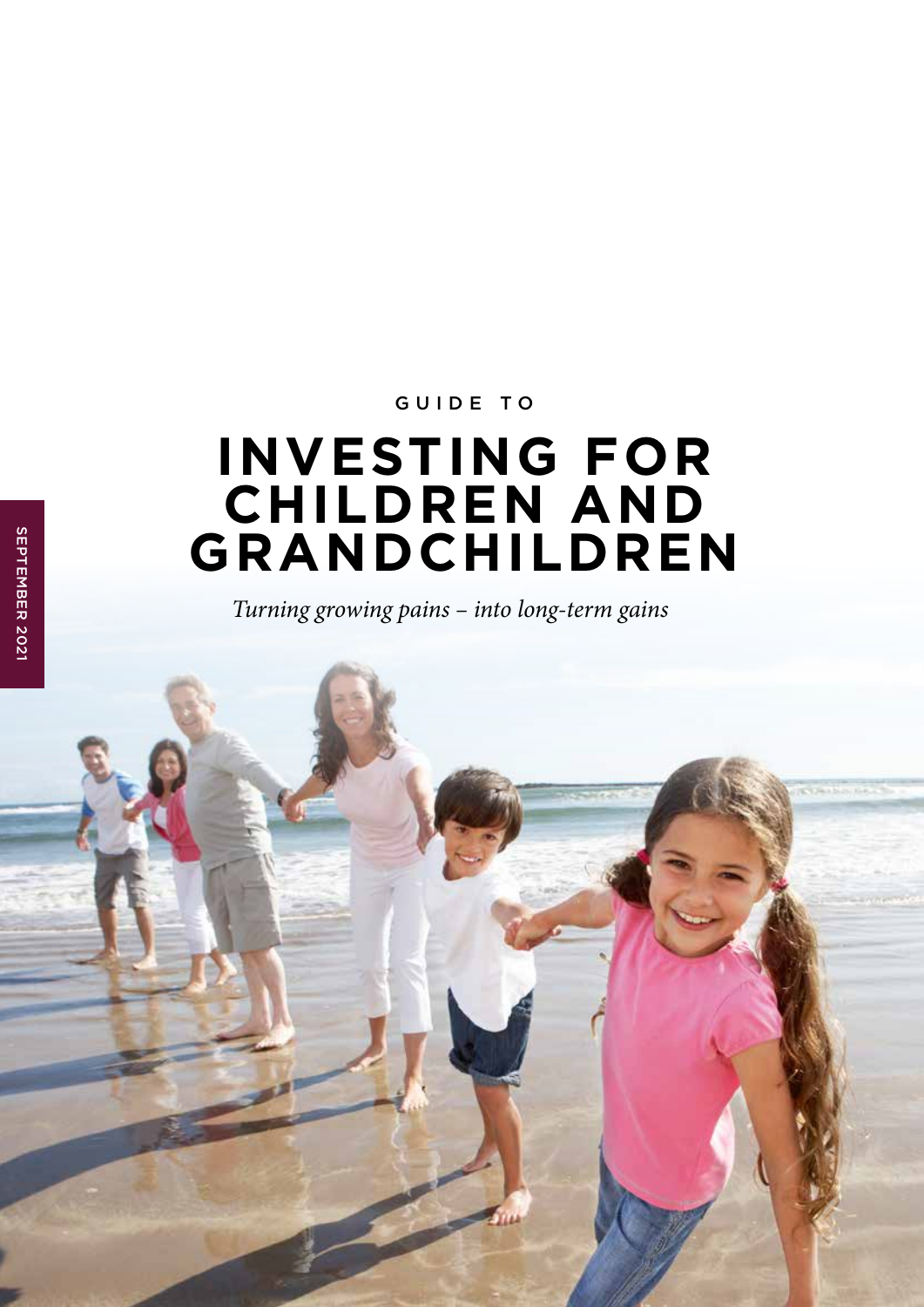We hether you want to teach a child<br>or grandchild smart money-<br>management strategies, help them<br>pay for university or set them up for financial or grandchild smart moneymanagement strategies, help them success as adults – it's important to jump-start saving and investing for them early on.

As a parent, guardian or grandparent, you'll want to provide the best future for them. Birthdays and Christmas are excellent times to encourage children to start thinking about the value of money. Children may receive money on these occasions. But could that money be put to better use? Rather than buying yet more gifts for them, why not consider setting up a tax-efficient Junior Individual Savings Account (JISA) for them, or Junior SIPP (Self-Invested Personal Pension)?

With today's kids needing thousands of pounds to get them on to the property ladder, a financial

The tax implications of pension withdrawals will be based on your individual circumstances, tax legislation and regulation which are subject to change in the future. You should seek advice to understand your options at retirement.  $\blacksquare$ 

gift that will help is well worth considering. As with all investing, the earlier you start, the better. And even saving a relatively modest sum each month can be very effective over the long term.

If the investment is allowed to grow, it could build up into a sizeable sum. The money could then be given to the child as an adult.

With many of us living longer, you may be thinking about how you can support your family at the moments that matter. Sharing your wealth during your lifetime – especially with younger generations facing the pressures of rising house prices and university fees – can really make a difference and bring you great joy too.

> It's also important to remember that any investment comes with risk. All investments can go down as well as up, and you may get back less than you invest.

**M** any families want to give their<br>the costs of private education, university, children or grandchildren a head start for their future finances. As getting on the property ladder and weddings continue their relentless upward march, investing for your children or grandchildren early is crucial.

A pension is a long-term investment not normally accessible until age 55 (57 from April 2028). The value of your investments (and any income from them) can go down as well as up which would have an impact on the level of pension benefits available. Your pension income could also be affected by the interest rates at the time you take your benefits.



# **INVESTING FOR CHILDREN AND GRANDCHILDREN**

# **THE BEST POSSIBLE START IN LIFE**

Turning growing pains – into long-term gains

## Using all the investment tools and help available

#### **SETTING YOUR LOVED ONES UP FOR A BRIGHTER FUTURE**

With a bit of careful thought and forward planning, there's a lot you can do to make sure the money you give them goes as far as it can towards setting them up for a brighter future.

- **Junior Cash ISAs** these are essentially the same as a bank or building society savings account. But Junior Cash ISAs come with one big advantage – your child or grandchild doesn't have to pay tax on the interest they earn on their savings, and you don't have to either
- **I** Junior Stocks & Shares ISAs with a Junior Stocks & Shares ISA account, you can put your child's savings into investments like shares and bonds. Any profits earned by trading shares or bonds are tax-efficient.

To find out more or arrange an appointment, please contact us – we look forward to hearing from you.

There's a simple starting point after you've worked out what you can afford to give. What is it that your grandchildren actually need and when do they need it?

The best way to make gifts will be different depending on how old they are, and if you have concerns about handing over large sums at a young and impressionable age.

But making a gift at the earliest possible time means that any potential investment growth can play a big part in meeting a future cost.

The key is using all the investment tools and help available to you. With the benefit of compounding, even smaller contributions started early enough can work miracles. Whether you'd like a structured or flexible approach to saving or investing for a child's or grandchild's future, we've put together a selection of different options you may wish to

consider:

#### **Junior Individual Savings Account (JISA)**

A JISA is a tax-efficient children's savings account where you can make contributions on the child's behalf, subject to an annual allowance. Any gains do not incur Capital Gains Tax, and they will not be considered part of the parents' or grandparents' estate for Inheritance Tax purposes.

Nevertheless, the child will automatically get access to the money when they turn 18 and can choose what to do with it. If the account stays in the parents' or grandparents' names, however, the parents or the grandparents

would be able to decide how the money is used, but it would be considered part of their estate for Inheritance Tax purposes for seven years after it has been gifted to the adult child or grandchild.

**There are two types of JISA – a Cash JISA and a Stocks & Shares JISA:**

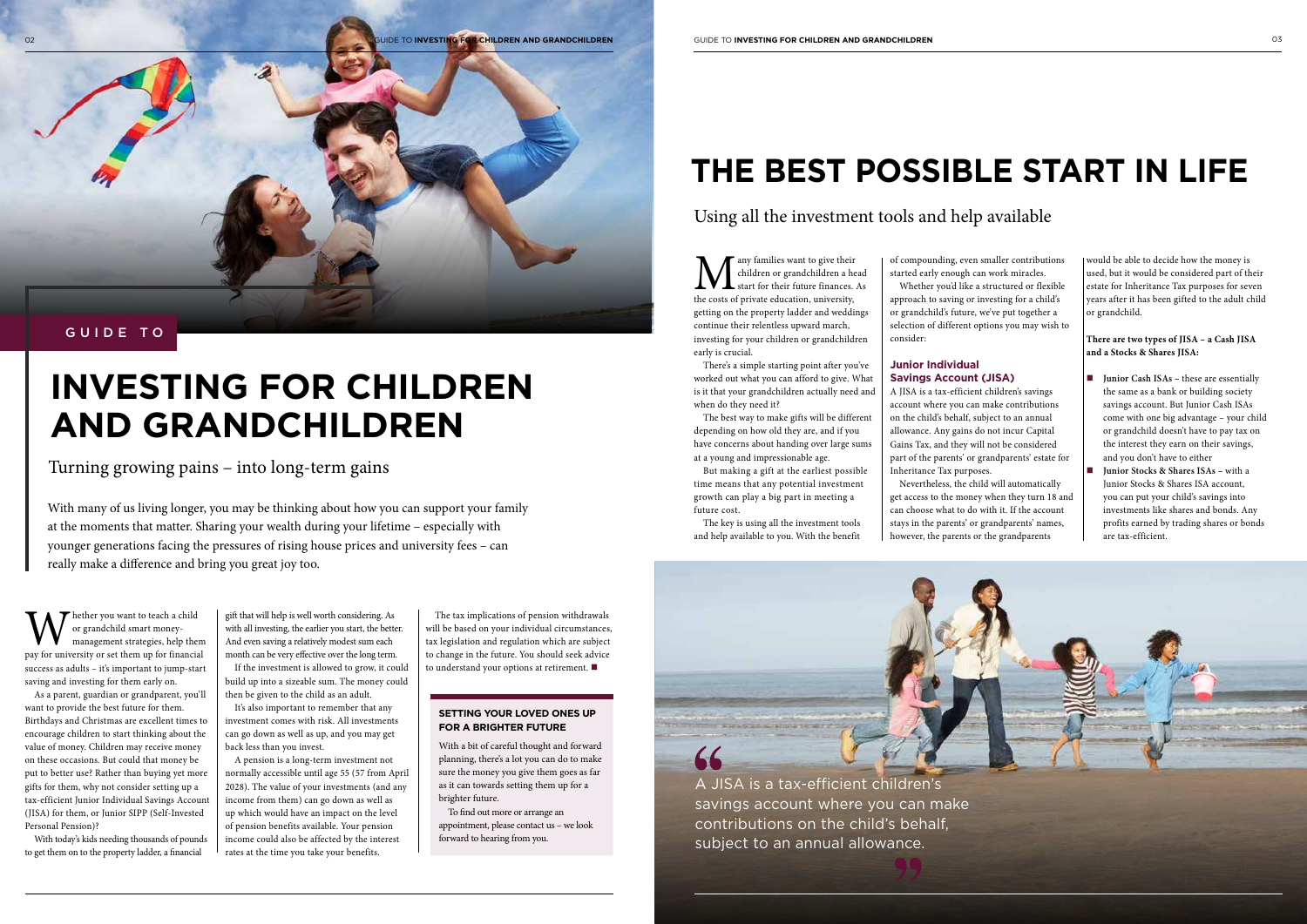#### 04 GUIDE TO **INVESTING FOR CHILDREN AND GRANDCHILDREN** GUIDE TO **INVESTING FOR CHILDREN AND GRANDCHILDREN** 05



Your child or grandchild can have one or both types of Junior ISA.

Only parents or a guardian with parental responsibility can open a Junior ISA for under-16s.

Money in the account belongs to the child, but they can't withdraw it until they turn 18, apart from in exceptional circumstances. They can, however, start managing their account on their own from age 16.

Children aged 16 and 17 can open their own Junior ISA as well as an adult Cash ISA.

Anyone can pay money into a Junior ISA, but the total amount paid in cannot go over £9,000 in the 2021/22 tax year.

A total of up to £4,000 each year can be put in, until they're 50. The first payment into their Lifetime ISA must be before they're 40. The government will add a 25% bonus to their savings, up to a maximum of  $£1,000$  per year.

If more than this is put into a Junior ISA, the excess is held in a savings account in trust for the child – it cannot be returned to the donor. Parents, friends and family can all save on behalf of the child as long as the total stays under the annual limit. No tax is payable on interest or investment gains.

The Lifetime ISA limit of £4,000 counts towards their annual ISA limit. This is £20,000 for the 2021/22 tax year. They can hold cash or stocks and shares in their Lifetime ISA, or have a combination of both.

When the child turns 18, their account is automatically rolled over into an adult ISA. They can also choose to take the money out and spend it how they like.

### **Lifetime ISA (LISA)**

If your children or grandchildren are 18 or older but under 40, a Lifetime ISA (Individual Savings Account) could help them save for their first property or save for later life.

When they turn 50, they will not be able to pay into the Lifetime ISA or earn the 25% bonus. Their account will stay open and their savings will still earn interest or investment returns. To open and continue to pay into a Lifetime ISA they must be a resident in the UK, unless they're a crown servant.

Money can be withdrawn from their ISA if they're buying their first home or aged 60 or over.

They'll pay a withdrawal charge of 25% if they withdraw cash or assets for any other reason (also known as making an unauthorised withdrawal). This recovers the government bonus received on their original savings.

#### **Buying a first home**

They can use the savings to help them buy their first home if all the following apply:

- $\blacksquare$  the property costs £450,000 or less
- $\blacksquare$  they buy the property at least 12 months after they make their first payment into the Lifetime ISA
- $\blacksquare$  they use a conveyancer or solicitor to act for them in the purchase - the ISA provider will pay the funds directly to them
- $\blacksquare$  they're buying with a mortgage

### **Buying with someone else**

If the person they're buying with has a Lifetime ISA, they can use their savings and government bonus too.

They'll pay a 25% withdrawal charge to use their Lifetime ISA savings if they own or have a

Many parents and grandparents want to set up their children or grandchildren to enjoy a secure financial future.  $\blacksquare$ 

If your children or grandchild are 18 or older but under 40, a Lifetime ISA (Individual Savings Account) could help them save for their first property or save for later life.

legal interest in property (for example, they're a beneficiary of a trust that includes property).

If they have a Lifetime ISA and a Help to Buy ISA, they can only use the government bonus from one of them to buy their first home.

They can transfer money from a Help to Buy ISA to a Lifetime ISA. If they transfer money from a Lifetime ISA to a Help to Buy ISA they'll have to pay the 25% withdrawal charge.

#### **Saving for later life**

A Lifetime ISA is one of a number of ways to save for later life. They can take their savings out of a Lifetime ISA when they're 60 or over.

They'll pay a 25% charge if they withdraw money or transfer their Lifetime ISA to another type of ISA before age 60.

If they die their Lifetime ISA ends on the date of their death. There's no charge to withdraw the funds or assets from their account.

#### **Junior SIPP (Self-Invested Personal Pension)**

A Junior SIPP is a tax-efficient way to start building a nest egg for your child or grandchild. Any parent or grandparent of a child under the age of 18 can help them kickstart their retirement savings.

Children's pensions benefit from the same advantages as adult pensions. That means no tax is payable on income from investments or capital growth in the pension, provided they remain within the annual and lifetime allowances. As the name suggests, you can choose the investments that go inside the pension. A parent or guardian will need to set up the pension, but once opened, grandparents can make contributions into it.

You can invest an annual lump sum, or spread contributions across the year by investing a smaller amount each month. If the maximum annual contribution is made (£2,880 per year), the taxman automatically pays 20% tax relief (up to £720), making a total contribution of £3,600. Gifts to a child's or grandchild's pension are often covered by one of the Inheritance Tax exemptions and so could fall outside your estate for Inheritance Tax purposes. The money in a SIPP cannot be accessed

until age 55 (rising to 57 in 2028).

### **Investment account**

For tax reasons, this approach may be best suited to grandparents. Grandparents can set up a designated account for a grandchild and invest a capital sum in it. The grandchild's initials are put in the designation box when the account is set up, creating a bare trust. and gains from the investment as being



As a result, the taxman will view income

attributed to the minor, who will have their own Income Tax and Capital Gains Tax allowance, so there will be no tax implications for grandparents.

If you are a grandparent any money invested in this way leaves your estate seven years after it has been gifted. At 18, your grandchild is legally entitled to the money, and can use it as they see fit.

#### **EVERYONE WANTS THE BEST FOR THEIR CHILDREN. SO WHY NOT GET REAL INVESTMENT EXPERTISE WORKING ON THEIR BEHALF?**

These are just a few potential options to consider but will not be suitable for everyone. What is right for you will depend upon your own individual circumstances. If you're unsure about the best approach for you, please get in touch with us for further information.

To find out more or arrange an appointment, please contact us – we look forward to hearing from you.